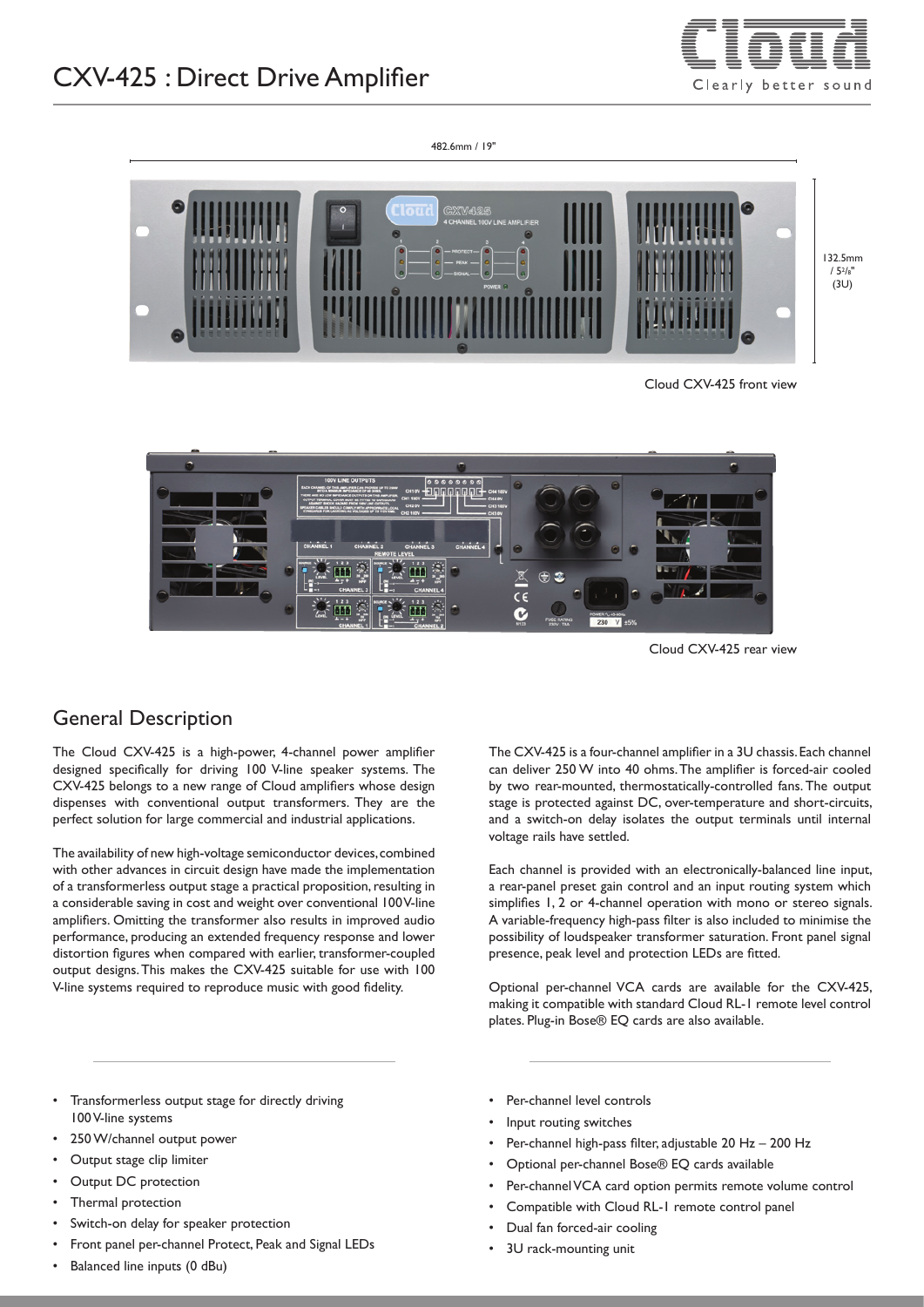

# Block Diagram



## System Example - Driving Ceiling Speakers In Two Zones

The input routing switches of the CXV-425 permit mono, stereo or 4-channel operation without any external parallel wiring. Some possibilities are shown below:



The advantage of 100 V-line working is that larger numbers of loudspeakers can be connected in parallel using longer cable runs than is possible with lo-Z systems. The four channels of a CXV-425 might be used to drive ceiling speakers on each floor of a building, one floor being provided with a separate feed to the other three. Separate remote level controls are fitted on each floor.